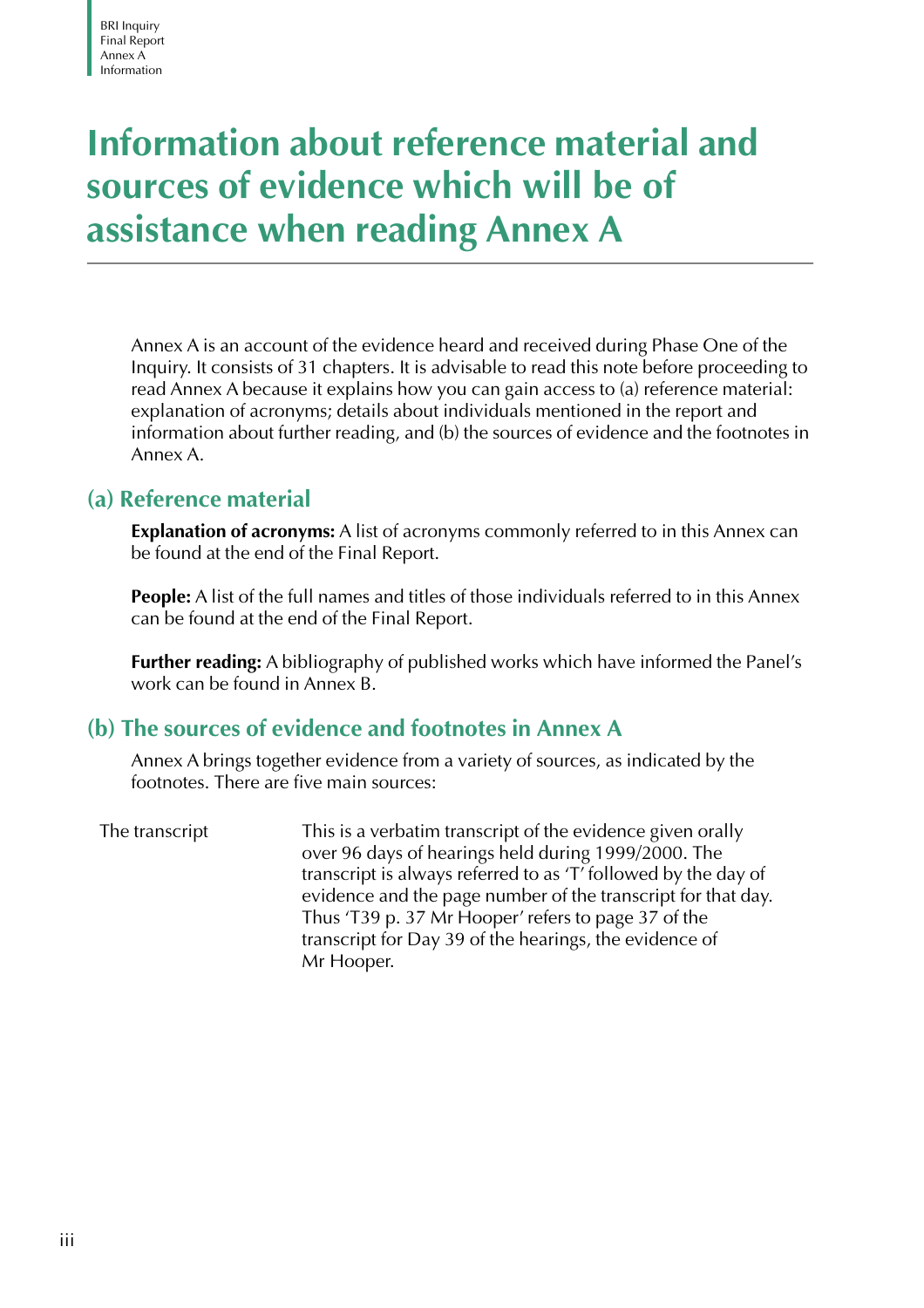| Witness statements                                   | The Inquiry received 577 statements from witnesses, 127<br>of whom also gave oral evidence to the Inquiry during<br>Phase One.<br>The statements are always referred to as 'WIT' followed by<br>a string of reference numbers and the name of the person<br>who provided the statement. Thus 'WIT 0074 0021<br>Dr Baker' refers to page 21 of the written statement of<br>witness 74, Dr Ian Baker,<br>Where individuals provided more than one statement the<br>witness number remains the same, and the pages of each<br>statement run on consecutively.<br>The Inquiry also invited formal written comments on<br>witness statements from those people who were referred to<br>or who had an interest in a statement. References to such |
|------------------------------------------------------|---------------------------------------------------------------------------------------------------------------------------------------------------------------------------------------------------------------------------------------------------------------------------------------------------------------------------------------------------------------------------------------------------------------------------------------------------------------------------------------------------------------------------------------------------------------------------------------------------------------------------------------------------------------------------------------------------------------------------------------------|
|                                                      | formal written comments also begin with the letters 'WIT'.                                                                                                                                                                                                                                                                                                                                                                                                                                                                                                                                                                                                                                                                                  |
| Submissions                                          | A number of the participants to the Inquiry prepared final<br>submissions at the end of the oral hearings. Other<br>individuals made unsolicited submissions to the Inquiry.<br>These are referred to as 'SUB'.                                                                                                                                                                                                                                                                                                                                                                                                                                                                                                                             |
| Documents                                            | The Inquiry received 42,071 documents, amounting to<br>219,828 individual pages in total (900,000 when medical<br>records are included) from several main sources. <sup>1</sup> These<br>include, for example, minutes of meetings, reports and<br>correspondence. The vast majority of these documents were<br>from the period under review (1984 to 1995). A reference to<br>a document always begins with the source from which the<br>Inquiry acquired the document (which is not necessarily the<br>same as the originator of the document). The main<br>references to sources are UBHT (United Bristol Healthcare<br>Trust); DOH (Department of Health) and HAA (Avon Health<br>Authority).                                           |
| Papers prepared or<br>commissioned by the<br>Inquiry | The Inquiry commissioned a considerable number of papers<br>from experts, including statistical analyses. These papers<br>always start with the letters 'INQ'.                                                                                                                                                                                                                                                                                                                                                                                                                                                                                                                                                                              |

1 A full list of the meaning of all the acronyms used to identify various sources of documents is at the end of this note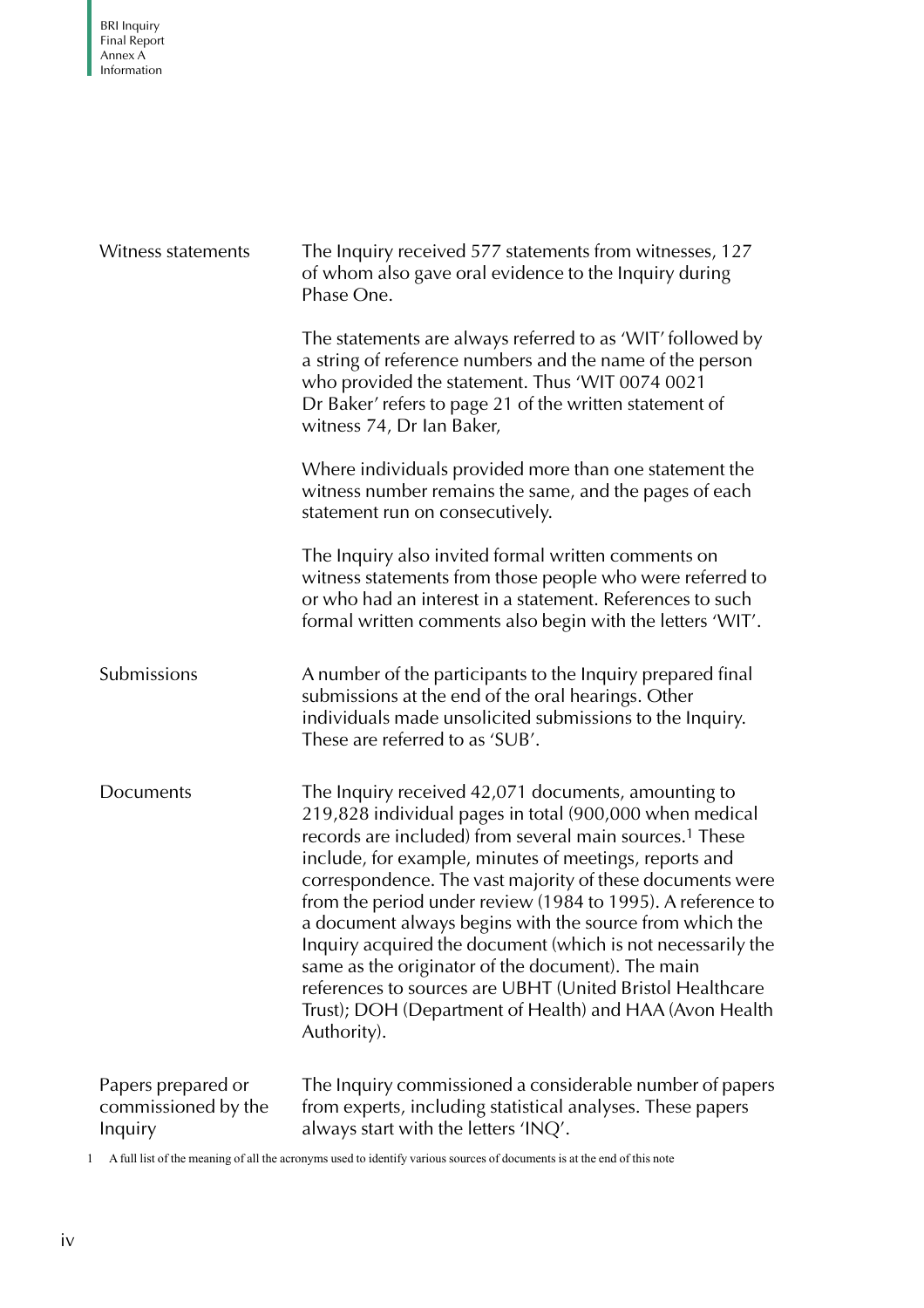## **Accessing the sources of evidence via the CDs and the Inquiry's website**

The evidence files are available on the CDs and website in PDF format. These files can be viewed using Adobe Acrobat Reader software. This software is free and links to it and instructions are available on the CDs and the website.

Access to the sources is possible via the CDs and the Inquiry's website, www.bristol-inquiry.org.uk, which will continue in existence after the Inquiry has ended.

#### Access via the footnotes in Annex A

The footnotes in Annex A refer to a page or pages of one of the five main categories of evidence: transcript, witness statement, submission, document or Inquiry paper. Click on the footnote number in the text. You will be taken first to a brief description of the source document (for example, it will tell you whose statement you are about to look at, or whether you are about to see an extract from the minutes of a meeting or a letter). Click again, wait a few moments, and the page will be displayed on your screen.

#### Access via the other annexes

The CDs and the website both contain: Annex B – papers commissioned by or submitted to the Inquiry; Annex  $C$  – the Inquiry's Interim Report; and Annex  $D$  – the transcript of the oral hearings. A full list of the contents of the CDs can be found at the end of the Final Report.

#### Access to witness statements

All witness statements and all formal written comments on those statements can only be viewed in full via the Inquiry's website, www.bristol-inquiry.org.uk. These are not available on the CDs.

It is not possible through any of the routes to view in full all of the documents submitted to the Inquiry. All relevant extracts are being made public through the footnotes in Annex A. The documents themselves cannot be made public in full because they contain information which is extraneous to the Inquiry's Terms of Reference and further, their publication could impinge on the privacy of individuals.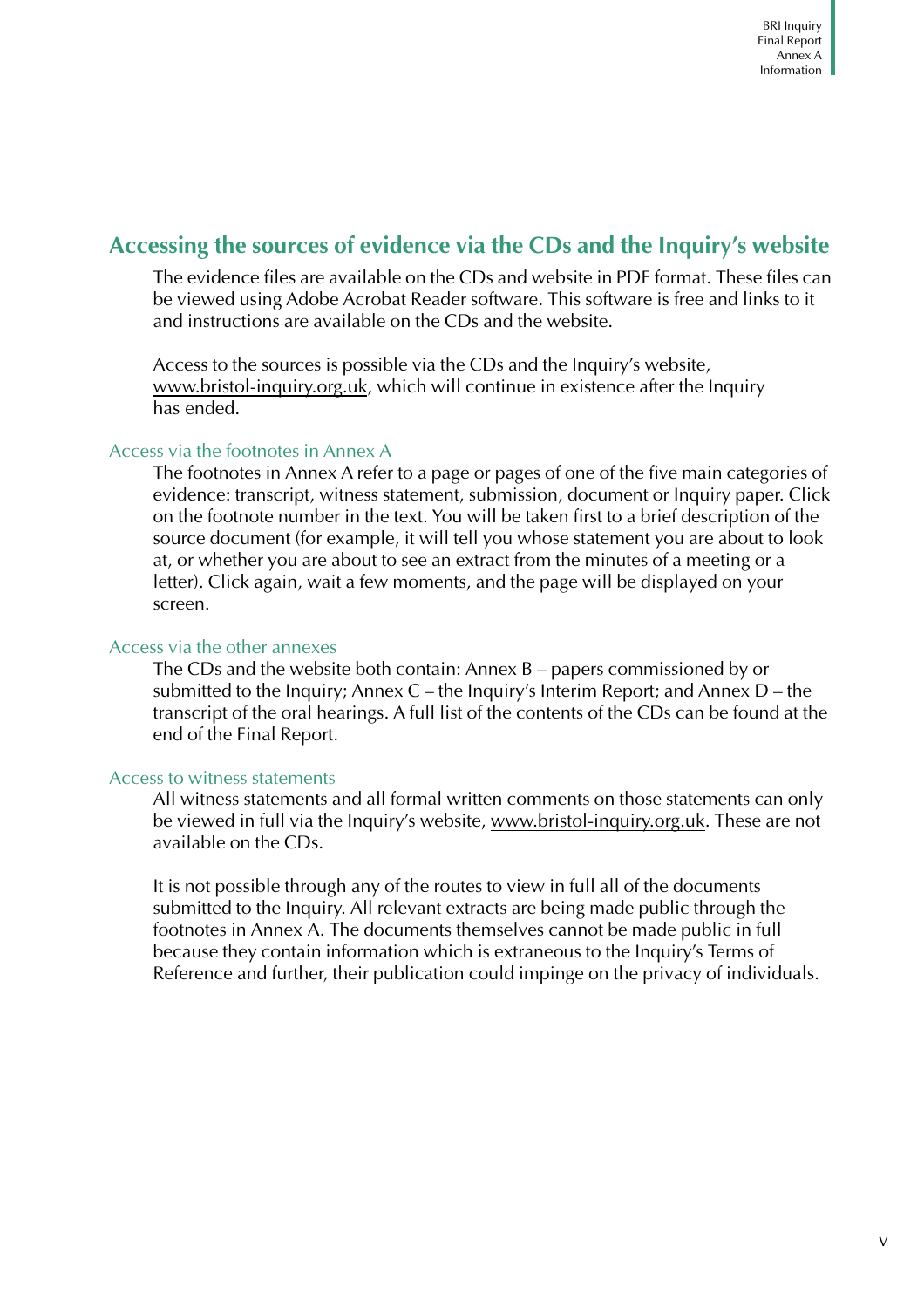# **List of acronyms applied to documents referred to in footnotes**

| <b>APA</b>   | Association of Paediatric Anaesthetists and the Royal College of Paediatrics<br>and Child Health |
|--------------|--------------------------------------------------------------------------------------------------|
| <b>BCS</b>   | <b>British Cardiac Society</b>                                                                   |
| <b>BMA</b>   | <b>British Medical Association</b>                                                               |
| <b>BPCA</b>  | <b>British Paediatric Cardiac Association</b>                                                    |
| <b>CCNR</b>  | <b>Clinical Case Note Review</b>                                                                 |
| <b>CEPOD</b> | Confidential Enquiry into Peri-operative Deaths                                                  |
| <b>DOH</b>   | Department of Health                                                                             |
| ES           | Dr Eric Silove                                                                                   |
| <b>GMC</b>   | <b>General Medical Council</b>                                                                   |
| <b>HAA</b>   | Avon Health Authority                                                                            |
| <b>ICS</b>   | <b>Intensive Care Society</b>                                                                    |
| <b>INQ</b>   | Paper commissioned by the Inquiry                                                                |
| JDW          | Mr James D Wisheart                                                                              |
| JPD          | Mr Janardan Prasad Dhasmana                                                                      |
| JS.          | Mr Jaroslav Stark                                                                                |
| <b>MP</b>    | <b>Member of Parliament</b>                                                                      |
| <b>MR</b>    | <b>Medical Records</b>                                                                           |
| <b>PAR</b>   | Parents                                                                                          |
| <b>PICS</b>  | Paediatric Intensive Care Society                                                                |
| <b>RCN</b>   | Royal College of Nursing                                                                         |
| <b>RCP</b>   | Royal College of Pathologists                                                                    |
| <b>RCPCH</b> | Royal College of Paediatricians and Child Health                                                 |
| <b>RCSE</b>  | Royal College of Surgeons of England                                                             |
| <b>REF</b>   | Letters from referring paediatricians                                                            |
| SCS          | Society of Cardiothoracic Surgeons                                                               |
| <b>SH</b>    | <b>Mr Stewart Hunter</b>                                                                         |
| <b>UBHT</b>  | United Bristol Healthcare NHS Trust                                                              |
| <b>UKCC</b>  | United Kingdom Central Council for Nursing, Midwifery and Health Visiting                        |
| <b>WIT</b>   | <b>Formal Written Witness Statements</b>                                                         |
| <b>WO</b>    | Welsh Office                                                                                     |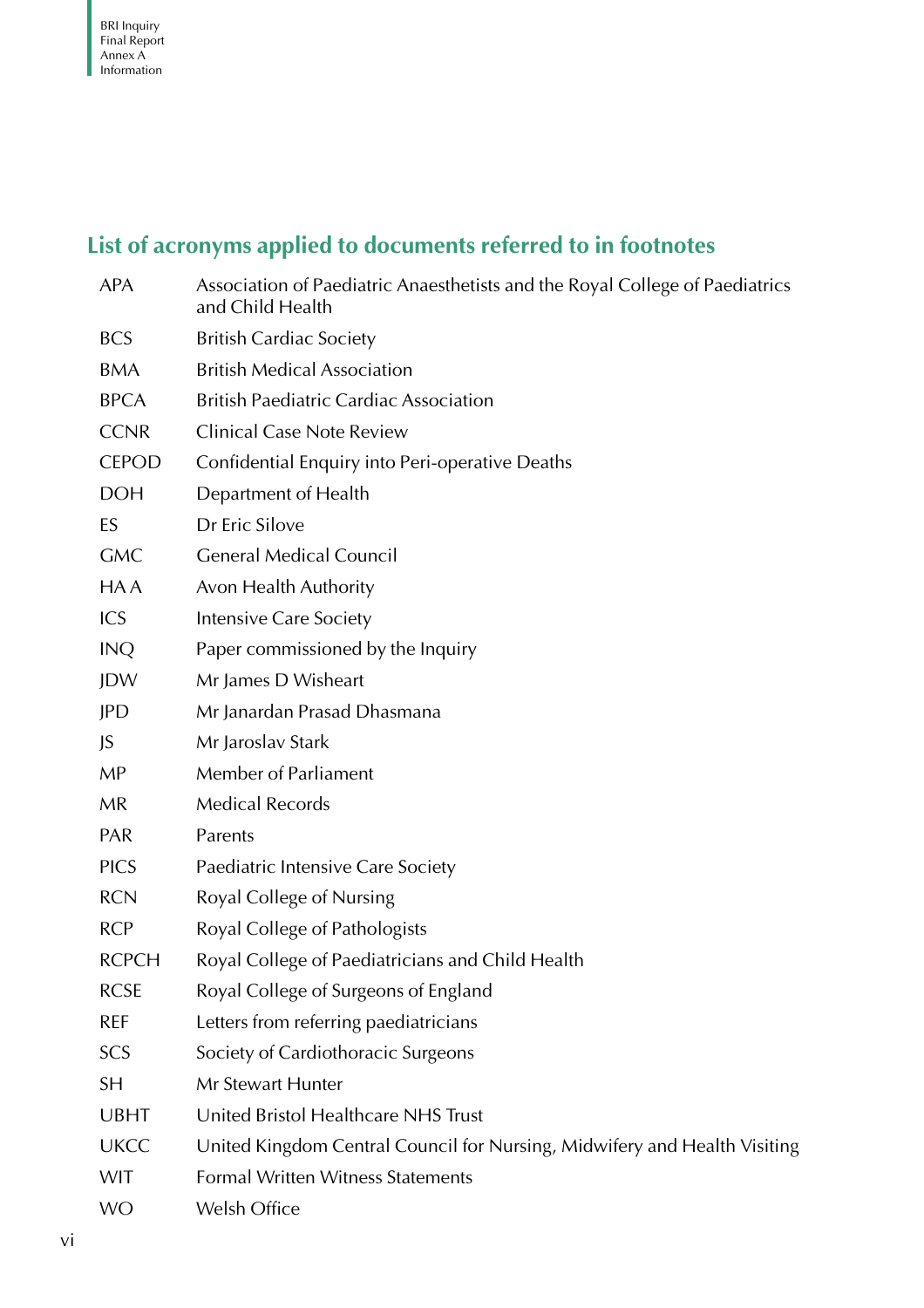BRI Inquiry<br>Final Report<br>Annex A<br>Information

4